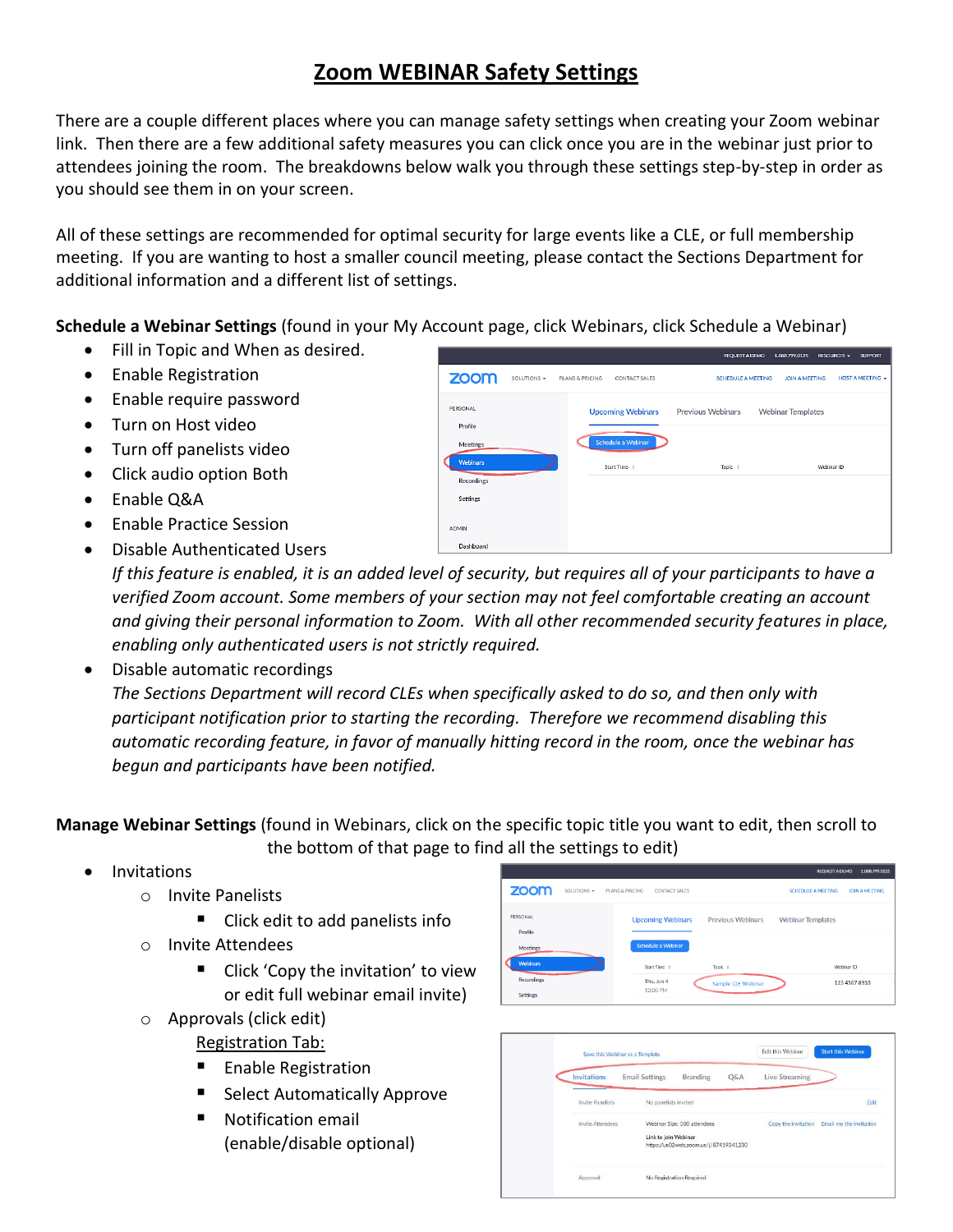- **Enable close registration after event date**
- Restrict number of registrants (enable/disable optional)
- **Disable attendees to join from multiple devices**
- Disable social share buttons on registration page

## Questions Tab:

- Click Required next to desired registration field information Custom Questions:
- New Question i.e. Bar Number
	- □ Short answer
	- Required (enable/disable optional)
	- Type question i.e. Bar Number
	- □ Click Update
- Click Save All
- Email Settings (Optional)
	- o Edit any emails as you see fit
- Branding (Optional)
	- o Upload banners, logos, themes as you see fit
	- o Add speaker information as you see fit
	- o Enable post webinar survey as you see fit
- $\bullet$  Q&A
	- o Disable anonymous questions
	- o Enable attendees to view answered questions only
	- o Click Save
- Live Streaming (Optional)
	- o Select desired live stream service

## **In the Webinar**

When you first enter the meeting, you are in Practice Mode Only: attendees cannot join until you hit the big orange Broadcast button. Once you are broadcasting…

- Click on the Chat button to bring up the Chat Box.
	- o At the bottom right of the Chat Box, click the **…** button to bring up more options and double check it is set to Participant can chat with no one.
- Click on the Participants button to bring up the Participants Box.
	- o Click on the Panelists Tab to view and manage panelists, co-hosts, and webinar settings.
		- At the bottom of the Participant Box, to the right of the Invite button, click the ... button to bring up more options including Lock/Unlock Webinar.
	- o Click on the Attendees Tab to view and manage attendees.
		- Hover next to attendee's name to bring up the More button.
		- Click More to Chat, Promote to panelist, Rename or Remove that specific attendee.
- Click on the Q&A button to bring up the Q&A Box.
	- o Only hosts/co-hosts and panelists can view all the questions asked. Attendees can only view the questions that are asked once they are answered by hosts/co-hosts and panelists.
	- o hosts/co-hosts and panelists click Answer Live to answer the question out loud during the webinar or click Type Answer to type out your answer for all attendees to see. (Optional): Check box Answer Privately before clicking send, if you would like to answer to that 1 specific attendee only, and not the whole group.